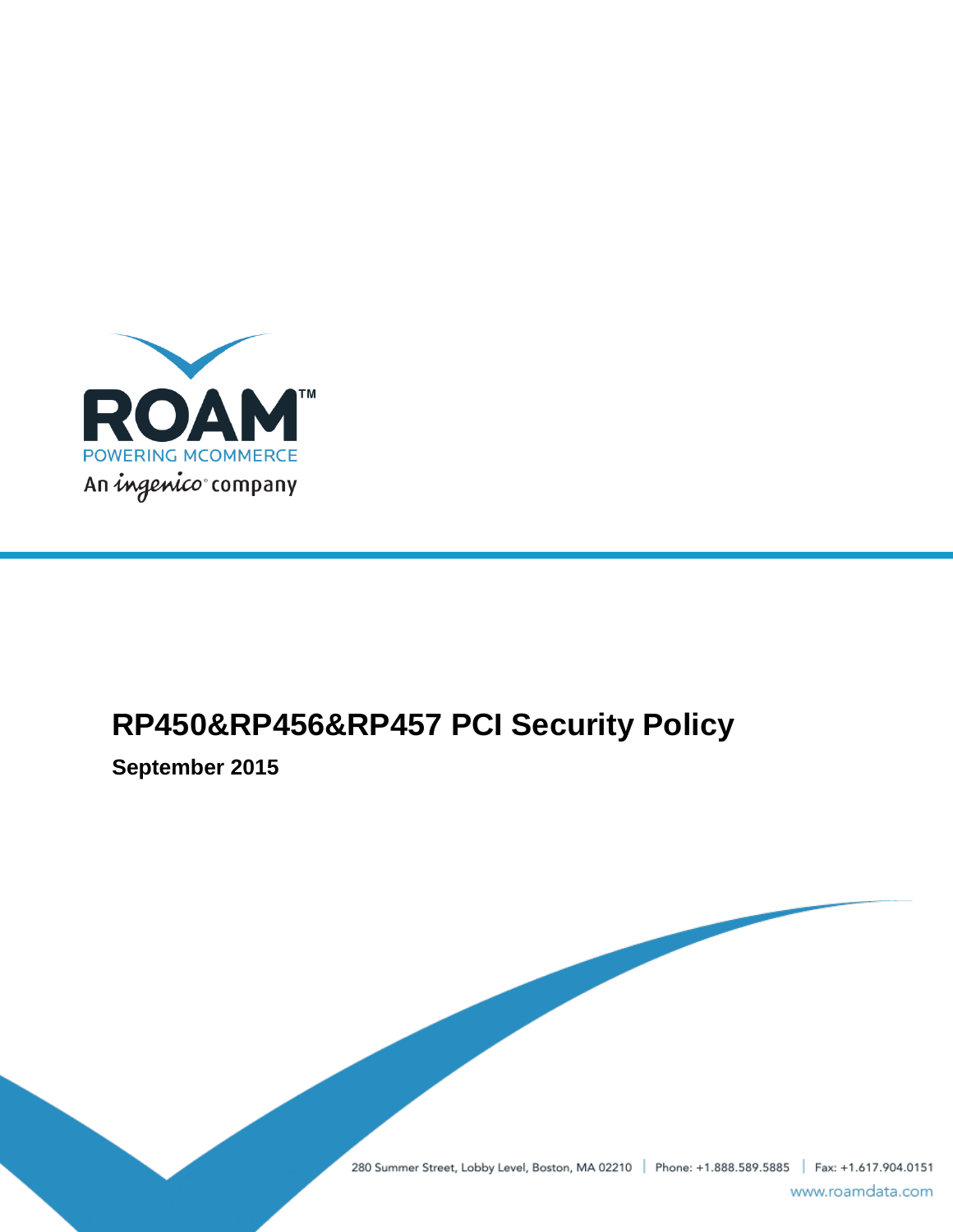© 2015 ROAM Data Incorporated. All rights reserved.

The content of this document and the products, services and solutions detailed therein are copyrighted and all rights are reserved by ROAM Data, Inc. The information in these materials is subject to change without notice, and ROAM Data, Inc. assumes no responsibility for any errors that may appear therein. The references in these materials to specific platforms supported are subject to change.

This document is intended only designated recipients, and their legal assigns. Reproduction or posting of this document without prior approval granted by ROAM Data, Inc. is prohibited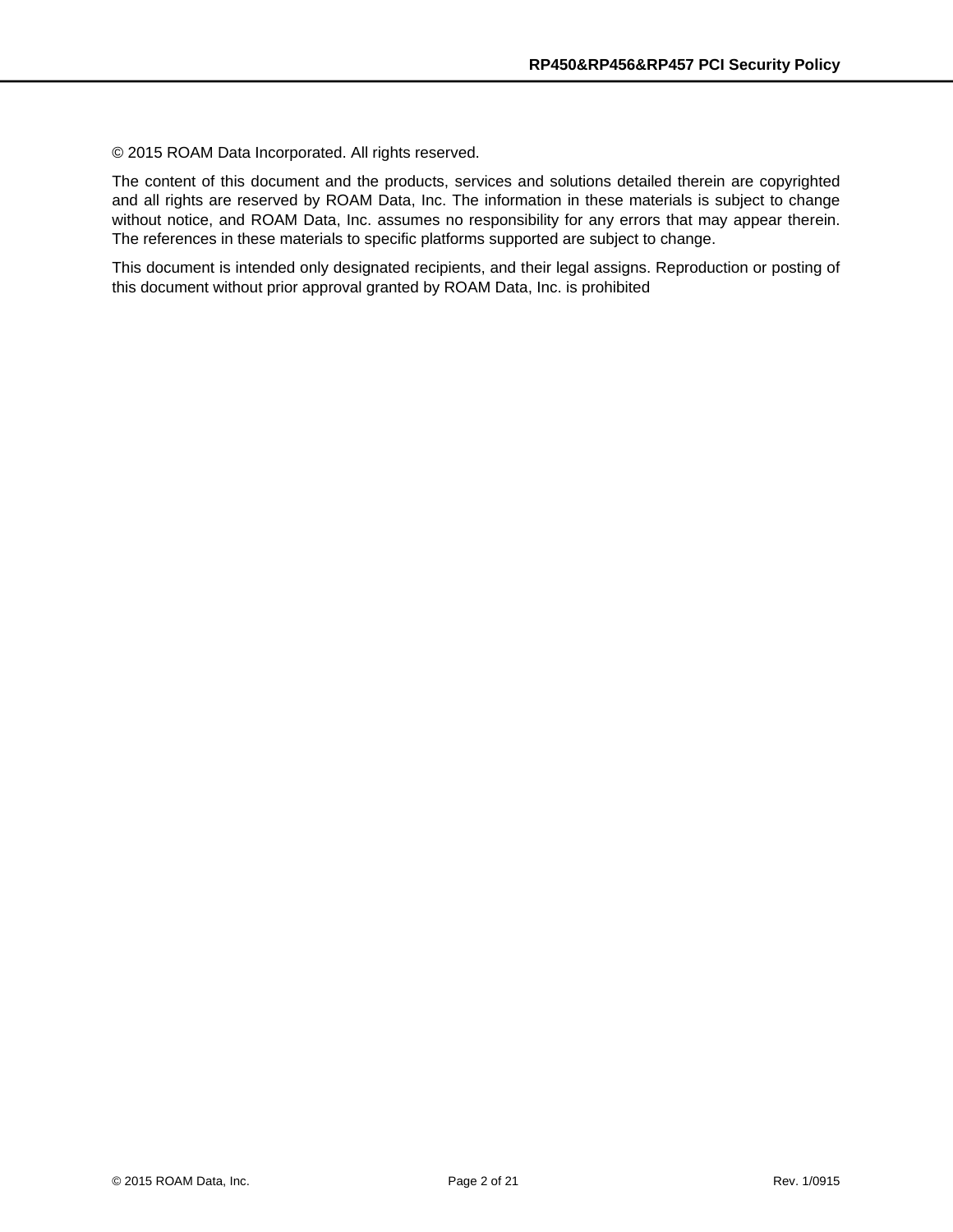# **Table of Contents**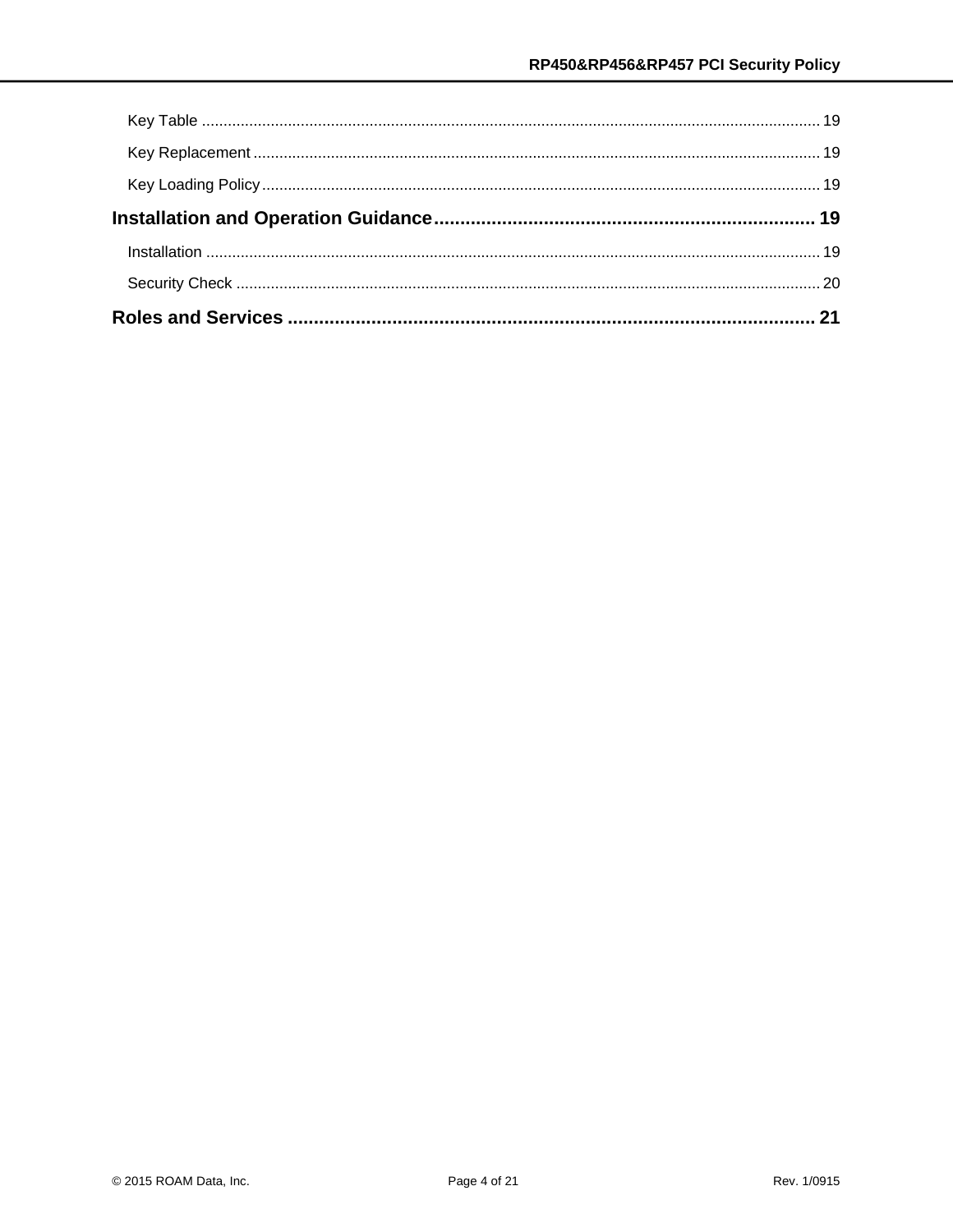## <span id="page-4-0"></span>**Document Information**

#### <span id="page-4-1"></span>**Document History**

| <b>Revision</b> | <b>Type of Modification</b>                     | <b>Date</b> |
|-----------------|-------------------------------------------------|-------------|
| 1.0             | Document creation                               | 09-28-2015  |
| 1.1             | Add self-test failure evidence,                 | 12-28-2015  |
|                 | software development guidance,                  |             |
|                 | communication methods and protocols,            |             |
|                 | Attack display,                                 |             |
|                 | File update mechanism,                          |             |
|                 | Signature description,                          |             |
|                 | Methods of update software,                     |             |
|                 | OEM module security policy,                     |             |
|                 | State key replacement base on NIST SP 800-57-1. |             |
|                 | Environment requirements.                       |             |
| 1.2             | Add RKI and BT4.2                               | 3-31-2016   |

#### <span id="page-4-2"></span>**Acronyms**

The following acronyms will be referenced in this document.

- **DUKPT** Derived Unique Key Per Transaction
- **N/A** Not Applicable
- **TDES** Triple Data Encryption Standard

#### <span id="page-4-3"></span>**References**

[1] ANS X9.24‐1:2009, Retail Financial Services Symmetric Key Management Part 1: Using Symmetric **Techniques** 

[2] ANS X9.24 Part 2: 2006, Retail Financial Services Symmetric Key Management Part 2: Using Asymmetric Techniques for the Distribution of Symmetric Keys

[3] X9 TR-31 2010, Interoperable Secure Key Exchange Key Block Specification for Symmetric Algorithms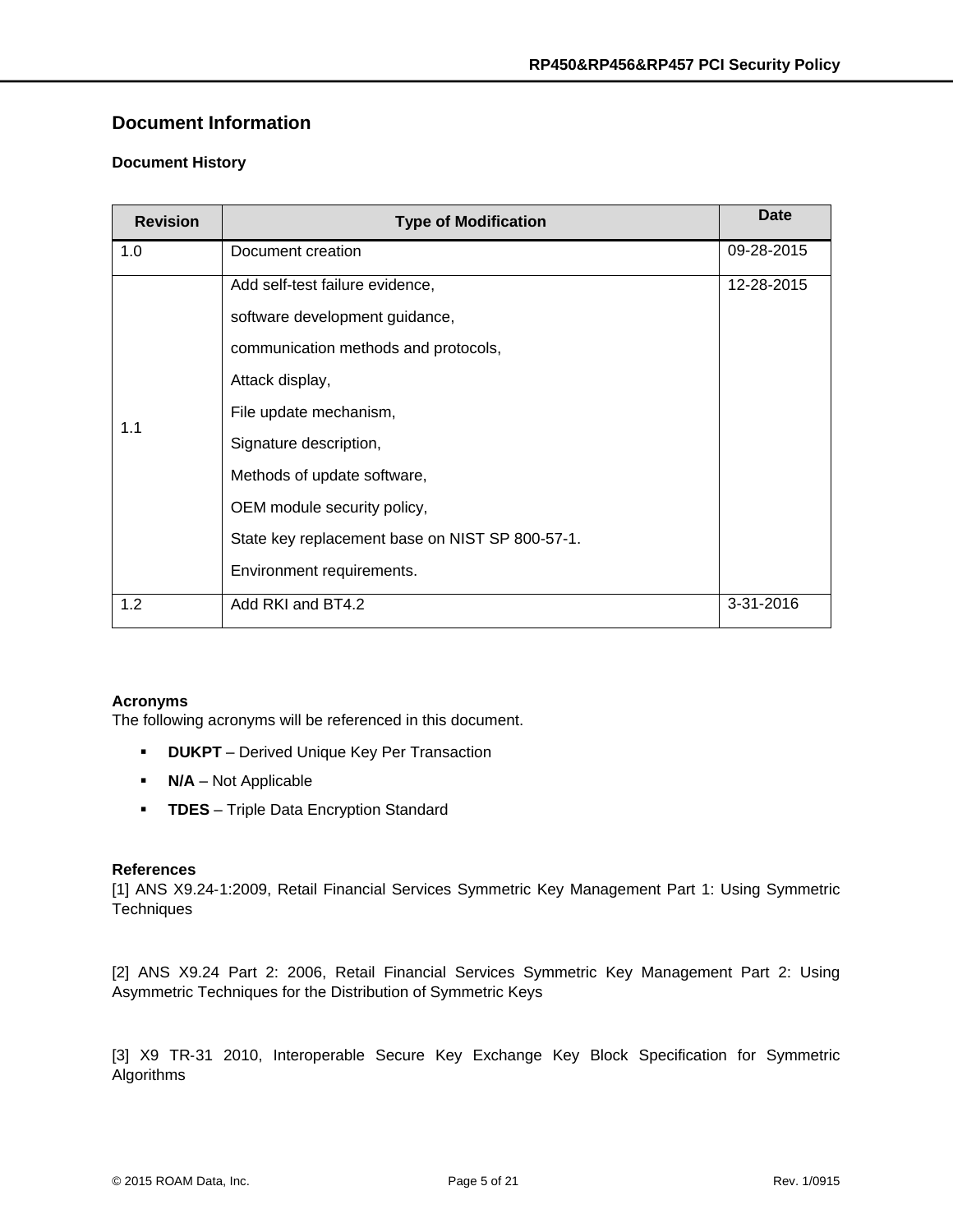[4] ISO 9564-1, Financial services — Personal Identification Number (PIN) management and security — Part 1: Basic principles and requirements for PINs in card-based systems

[5] ISO 9564-2, Banking - Personal Identification Number management and security Part 2: Approved algorithms for PIN encipherment

[6] PCI PTS POI Derived Test Requirements V4.0 ‐ June 2013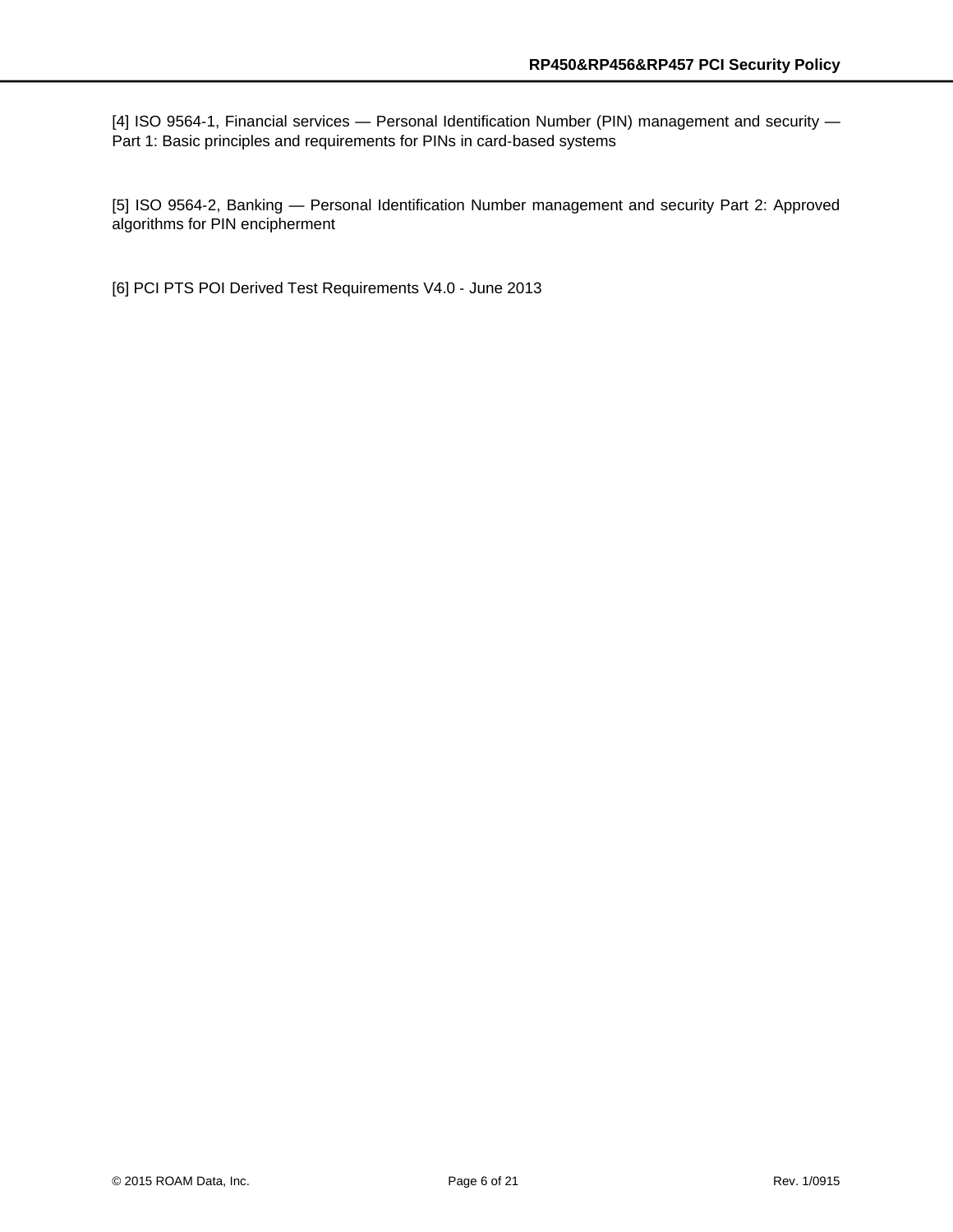# <span id="page-6-0"></span>**Introduction**

This document addresses the proper use of the POI in a secure manner including information about keymanagement responsibilities, administrative responsibilities, device functionality, identification and environmental requirements.

The use of the reader in an unapproved method, as describe on the security policy, will violate the PCI PTS approval of the reader.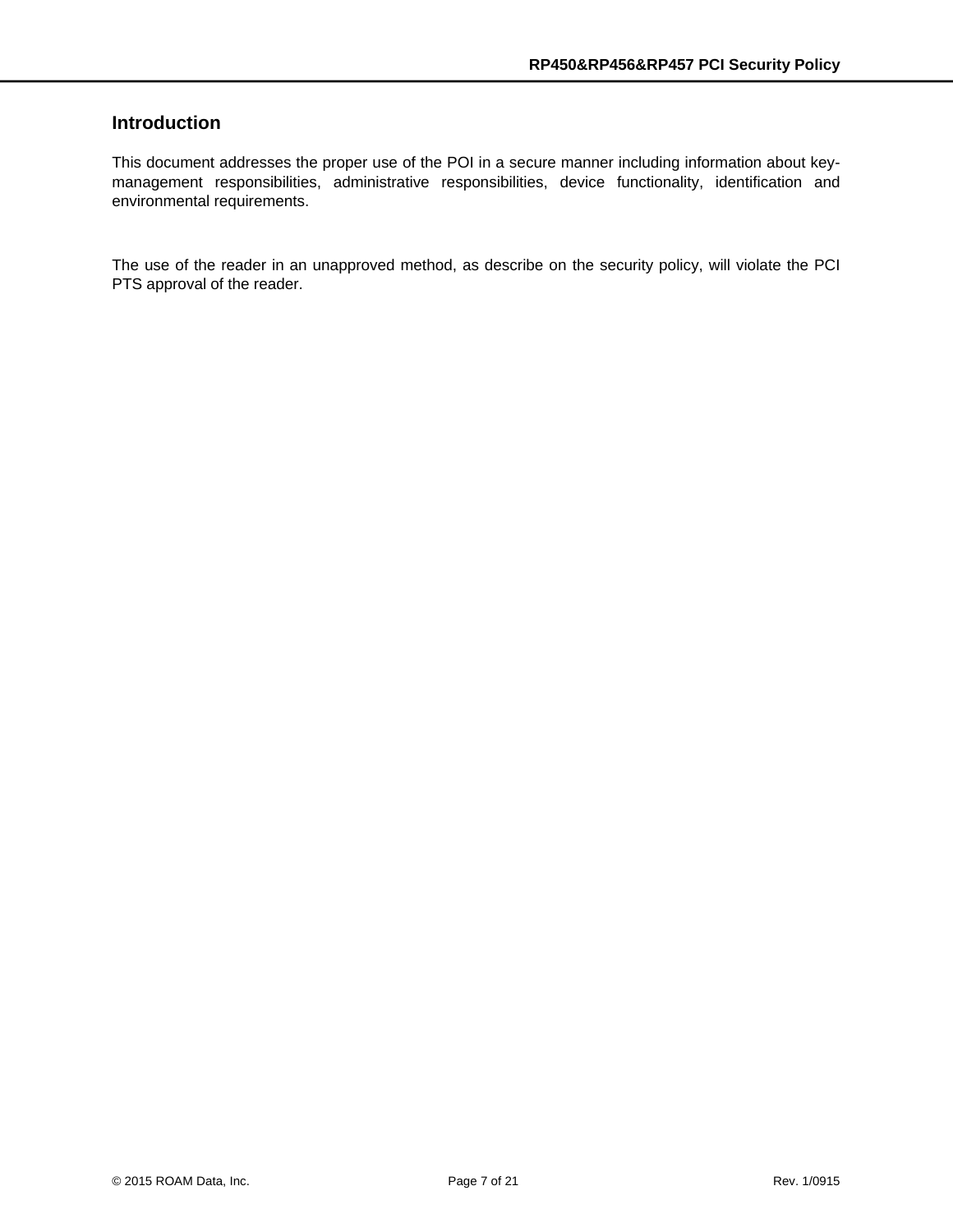## <span id="page-7-0"></span>**General Description**

#### <span id="page-7-1"></span>**Product Overview**

ROAM's RP450&RP456&RP457 is a financial magnetic card reader, Chip(smart Card) reader and Contactless reader. The RP450&RP456&RP457 works with select supported devices and works in conjunction with an application that runs on the connected device. An additional layer of encryption is added by the RP450&RP456&RP457 to guarantee the card data is protected as it travels from the reader to the device.

The card reader requires a battery as an internal power source. It does not allow users to replace the battery. When the RP450&RP456&RP457 is plugged into the mobile device using an audio jack, the RP450&RP456&RP457 is powered on. Alternatively, the RP450&RP456&RP457 can be powered on by the pressing the Power button to be used with Bluetooth.

The firmware running on the RP450&RP456&RP457 can be updated. Special tools are required to update the reader.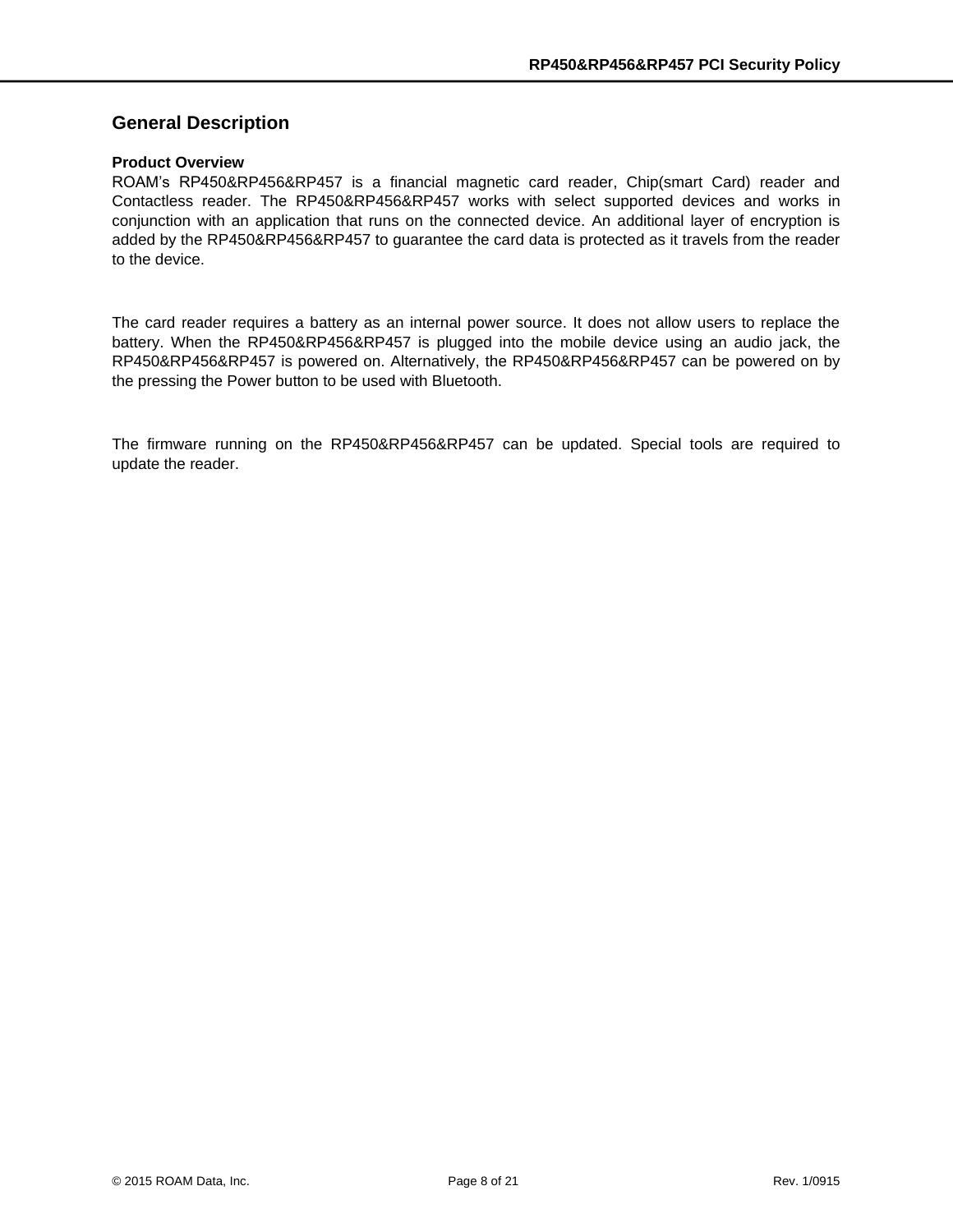#### <span id="page-8-0"></span>**Product Identification**

The product name and hardware version is printed on the sticker of the device.

RP450 includes audio jack.



RP456 includes audio jack and bluetooth.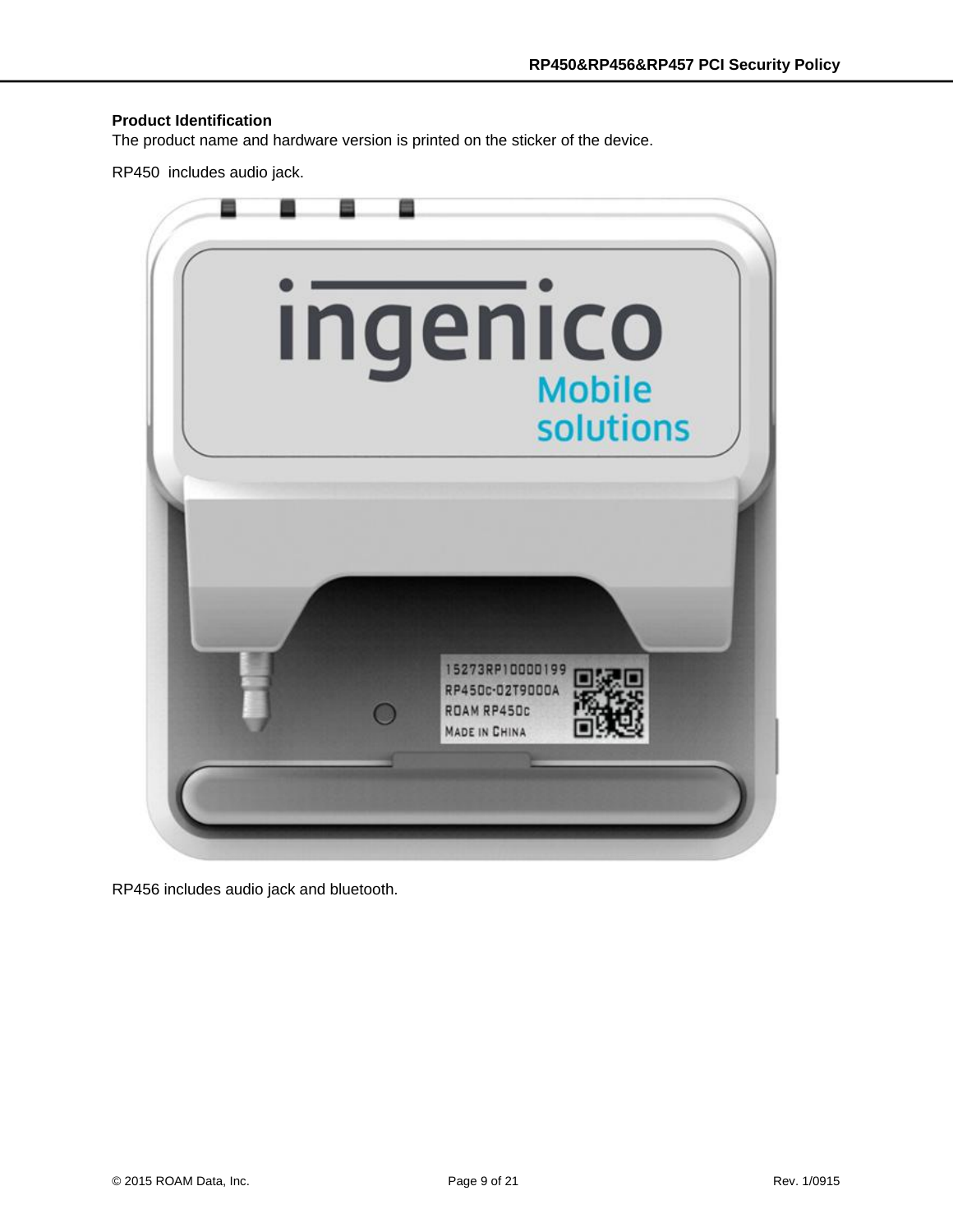

RP457 includes audio jack、bluetooth and MFI.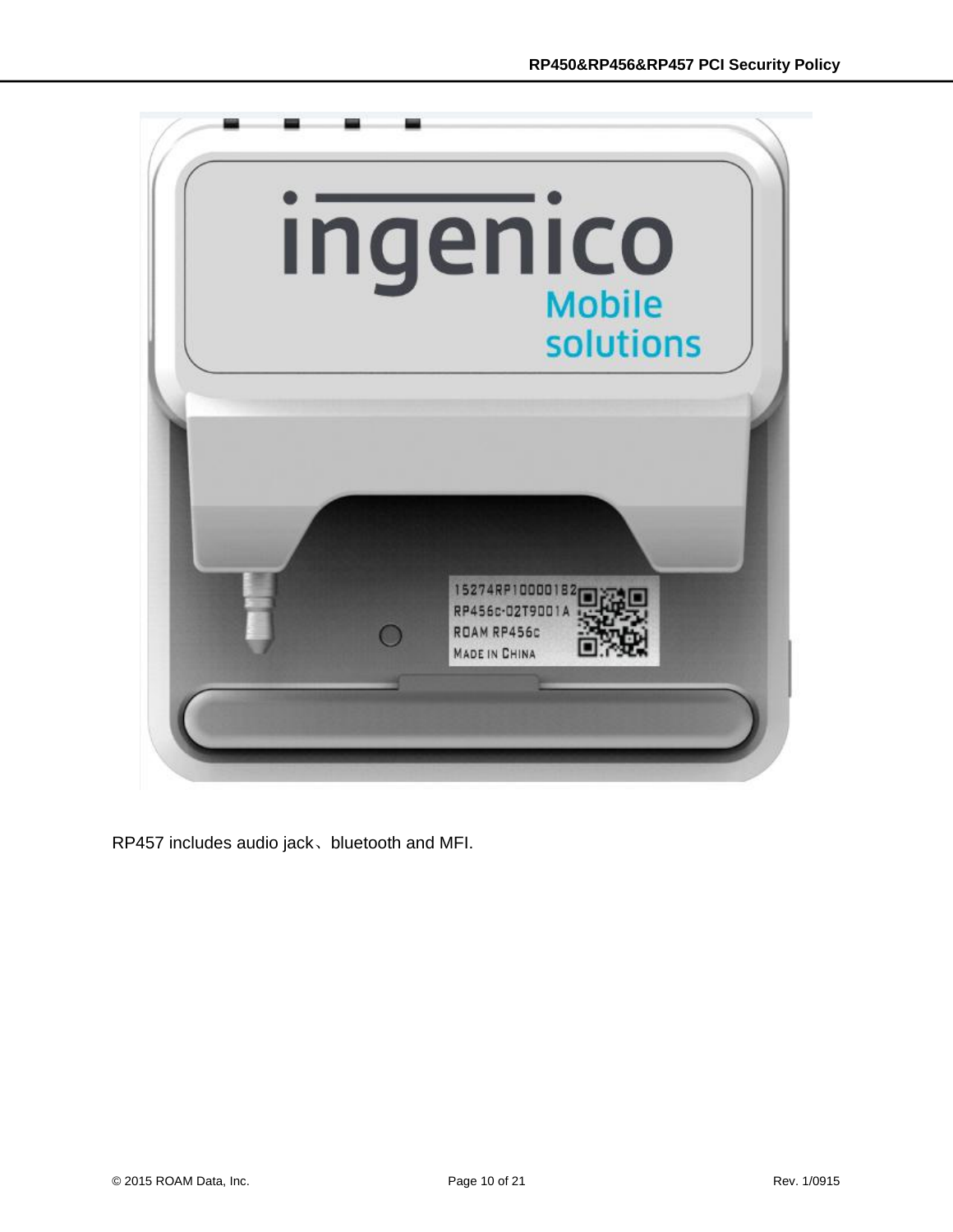

The firmware version includes the BOOT version and the CTRL version. Get BOOT Vesion

For example,

-Sending command F6 00 0a 80 44 dd 5a a5 00 ff 01 00 00 18 03 to device with COM tool just once.If you have already sent this command before, you don't need to send it again.

-The BOOT version can be read through COM tool by sending command 02 01 00 00 00 06 F0 0C 03 00 00 00 F9 03, the device will reutrn 02 01 00 00 00 23 90 00 20 30 30 30 31 2D 46 2D 35 30 31 2D 30 30 30 31 2D 30 30 30 31 2D 30 38 00 20 20 20 00 00 00 00 00 E5 03. The characters in yellow show the BOOT version is 0001-F-501-0001-08.

Get CTRL Version

For example,

-Sending command F6 00 0a 80 44 dd 5a a5 00 ff 01 00 00 18 03 to device with COM tool just once.If you have already sent this command before, you don't need to send it again.

-The BOOT version can be read through COM tool by sending command 02 01 00 00 00 06 F0 0C 01 00 00 00 FB 03, the device will reutrn 02 01 00 00 00 2390 00 20 30 30 30 31 2D 46 2D 35 30 32 2D 30 30 30 31 2D 30 31 30 31 2D 30 43 00 20 20 20 00 00 00 00 00 9C 03. The characters in yellow show the CTRL version is 0001-F-502-0001-0101-0C.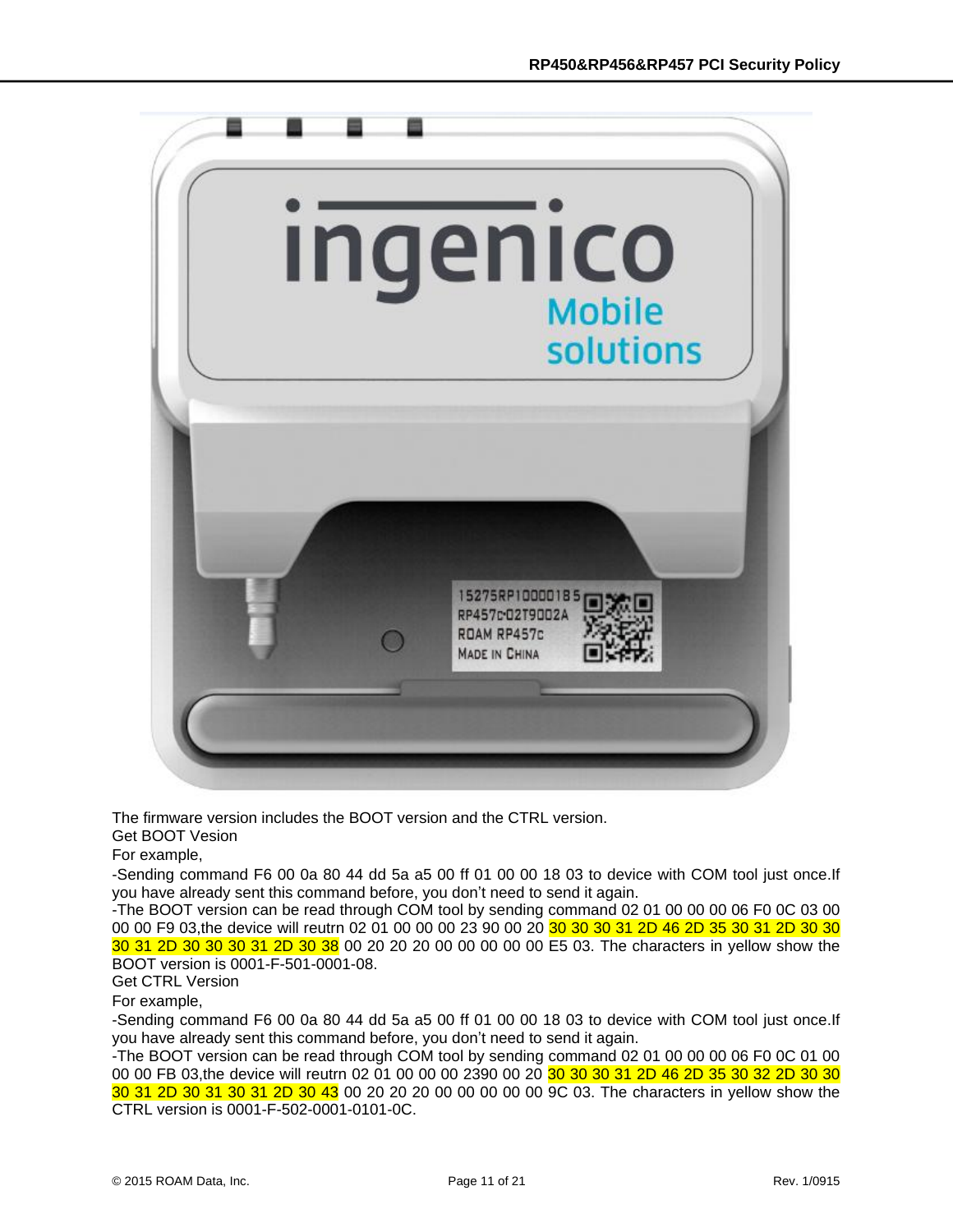The merchant or acquirer must visually inspect the reader when received and should ensure that:

- 1. There is no evidence of unusual wires that have been connected to any ports of the reader
- 2. There is no shim device in the slot of the magnetic card acceptor

#### <span id="page-11-0"></span>**Communication methods and protocols**

Communication methods: USB、Audio Jack、Bluetooth

Communication protocols: RP450&RP456&RP457 doesn't has IP stack and other open protocols except Bluetooth interface.The Bluetooth support specification 3.0 and 4.2.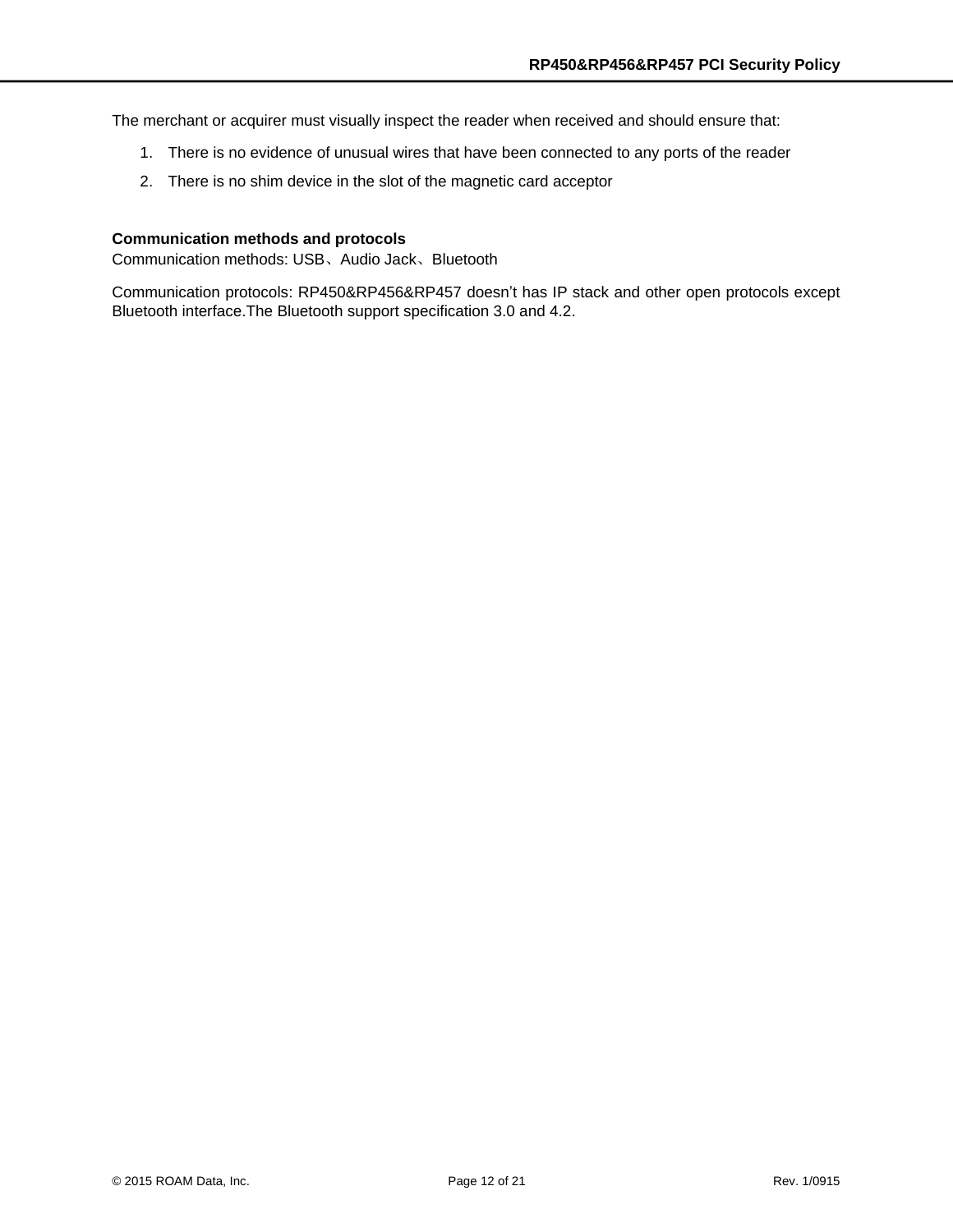## <span id="page-12-0"></span>**Guidance**

#### <span id="page-12-1"></span>**Installation Guide**

An installation guide containing the following information is provided with the reader:

- **Reader**
- User manual
- Clamp

#### <span id="page-12-2"></span>**Product Service Removal**

Sensitive data must be erased before refurbishing the reader or removing it permanently from service.

#### <span id="page-12-3"></span>**Periodic Inspection**

The merchant or acquirer should daily check the appearance of reader:

- 1. Inspect the appearance of reader to make sure it is the right product
- 2. Inspect whether the MSR card slot has an additional card reader or other inserted bugs
- 3. Observe the slot of smart card reader, whether there are any wires or suspicious object.
- 4. Inspect whether the product appearance has been changed
- 5. Check if the firmware version is correct
- 6. Observe whether there are any visual observation corridors, and deter them by body or other shields
- 7. Power on the reader and check that the firmware runs well, as the startup will inspect the hardware security, authenticity and integrity of firmware

Such checks would provide warning of any unauthorized modification to the terminal and other suspicious behavior of the reader.

The merchant or acquirer should also check that the installation/maintenance operations are performed by a trusted person.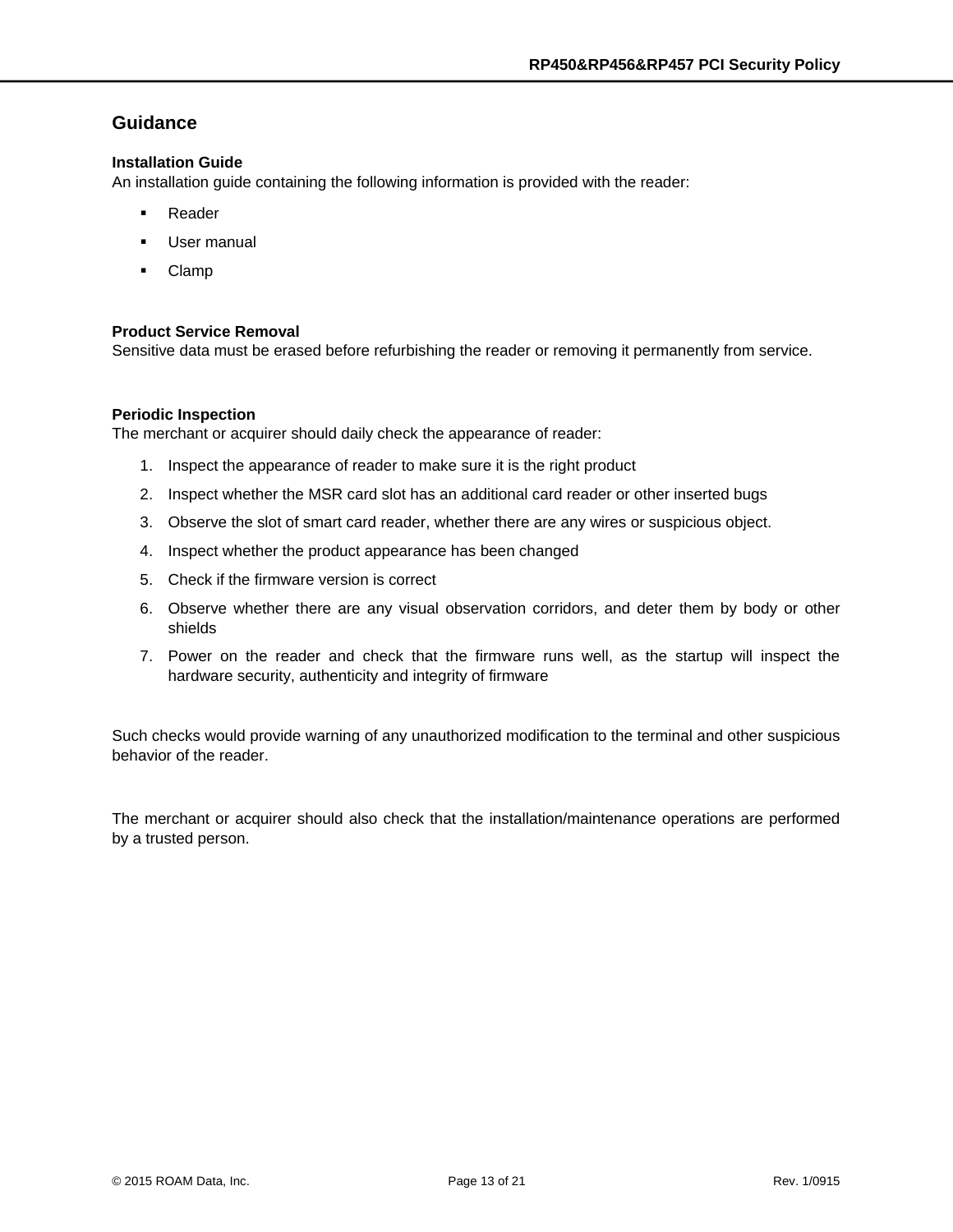# <span id="page-13-0"></span>**Product Hardware Security**

#### <span id="page-13-1"></span>**Tamper Response Event**

The reader contains tamper mechanisms that will trigger when a physical penetration attempt of the reader is detected.

Merchants can easily detect attack base on device display as shown below.

If the device detects attack, the device will be set tampered state. Then the device will be interval time to beep and the 4 LEDs will be continuously on and off.



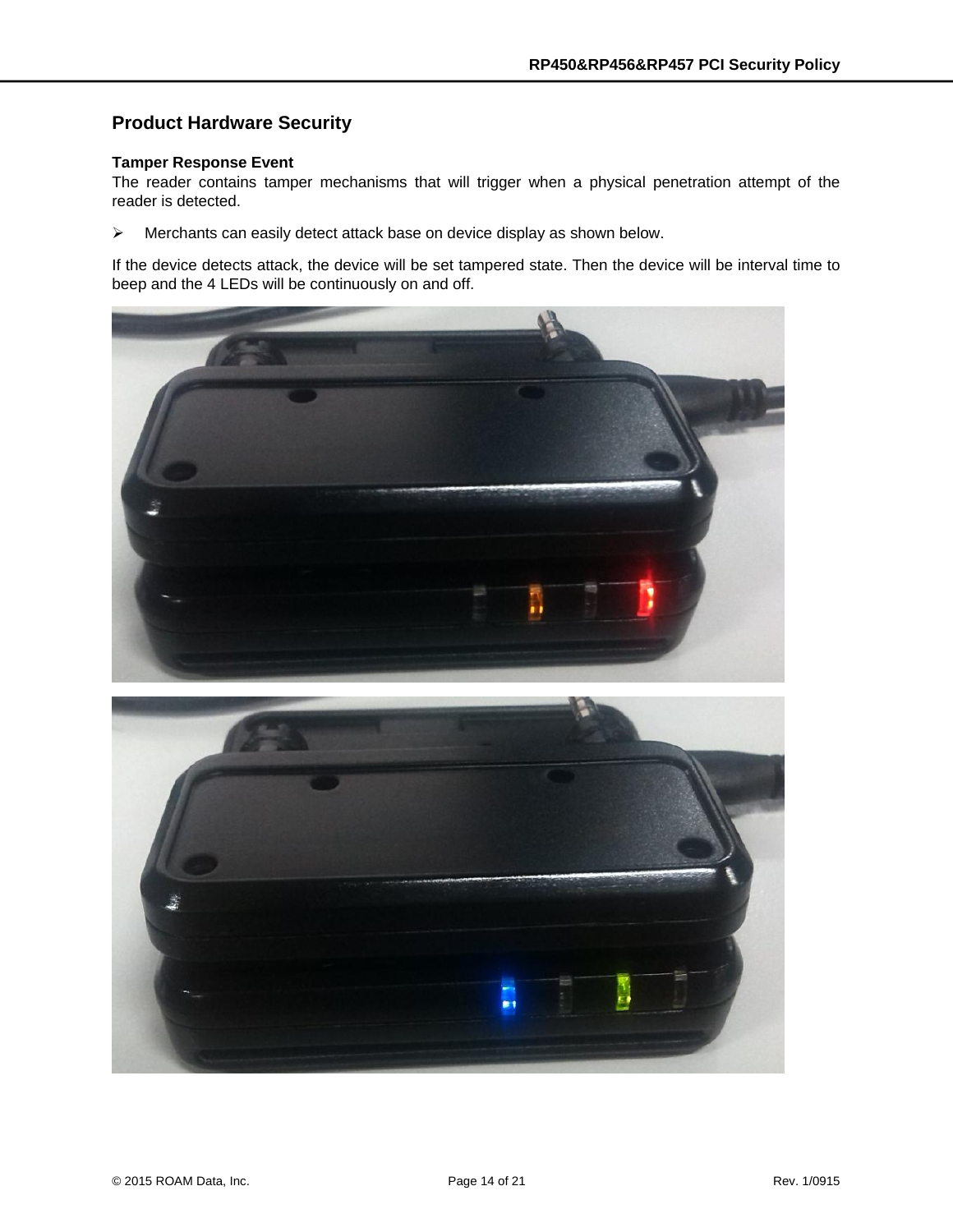

 $\triangleright$  If devices tampered like above evidence, the device should be returned back to vendor.

Any physical penetration will result in a "tamper event". This event causes the activation of tamper mechanisms that make the reader out of service. There are two separate modes in which the reader can be:

- 1. Normal mode the reader is fully operational
- 2. Tampered mode the reader is tampered, unable to perform any transactions

#### <span id="page-14-0"></span>**Environment Requirements**

The security of the reader is not compromised by altering the environmental conditions (e.g. subjecting the reader to temperature or operating voltages outside the stated operating ranges does not alter the security).

The K21 is a secure processor, and has voltage and temperatur sensor to monitor the operational and environmental conditions. If voltage is lower than 1.45V or higher than 3.8V,temperature is out of range

-60℃ $\sim$ 150℃, which will trigger the tamper mechanism and the sensitive data will be erased.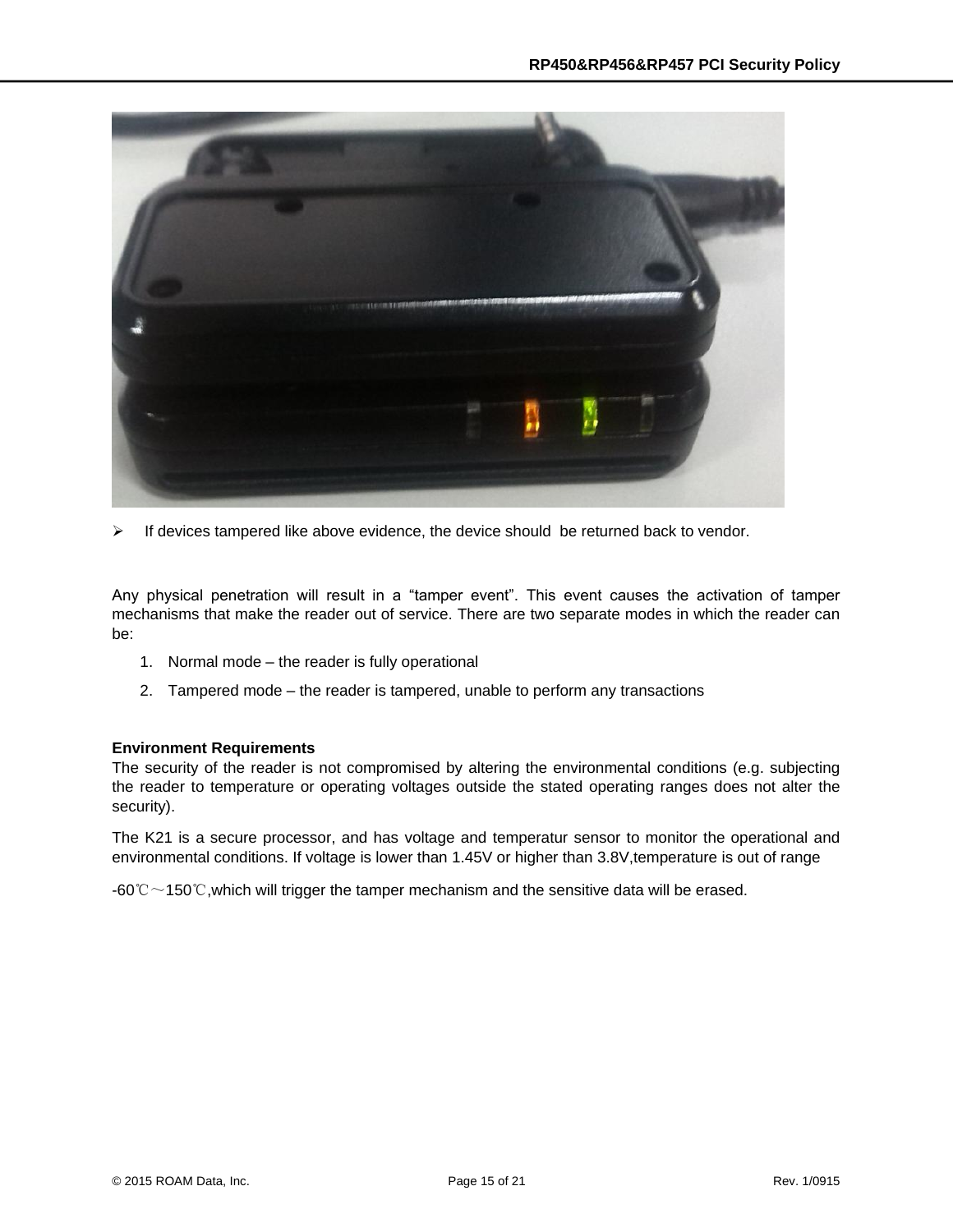## <span id="page-15-0"></span>**Product Firmware Security**

#### <span id="page-15-1"></span>**Software Development Guidance**

During the software development, the following steps must be implemented:

- 1. Requirements analysis
- 2. Software development
- 3. Code review、Security review and audit
- 4. Module test
- 5. Source code management and version control
- 6. Software test
- 7. Signature and release

For more development details, please refer to <Application development manual>

#### <span id="page-15-2"></span>**Firmware,Software and Configuration Parameters Update**

Updates and patches can be loaded in the device. They are cryptographically authenticated by the device. If the authenticity is not confirmed, the update or patch is rejected.

Any security related firmware changes will cause firmware version update.

#### <span id="page-15-3"></span>**Signing mechanism**

 This device implements asymmetric algorithm for firmware authentication use. RSA algorithm with 2048bits key is used for signature verification and SHA256 algorithm is used to calculate the digest of firmware.

The firmware is signed by RSA-2048 bits private key which is only controlled by LANDI. And the firmware authentication is executed by signature verification using corresponding public key of LANDI.

Before firmware running every time, their integrity and validation will also be checked. If failed, the terminal will not work correctly.

The certificate and signature of the firmware code are verified. The certificate and signature are based on couples of RSA keys.

#### <span id="page-15-4"></span>**Update and patch procedures**

The device supports both local and remote methods for updating or patching the software, the firmware, and the configuration parameters.

- 1. The patch must be Security reviewed and audited before releasing.
- 2. The patch must be tested before releasing.
- 3. The patch must be digital signed before releasing.
- 4. The device uses digital signature to authenticate the patch. If the patch is illegal, then the device will delete it.

#### <span id="page-15-5"></span>**Self-Tests**

The reader performs start-up and periodic self-tests.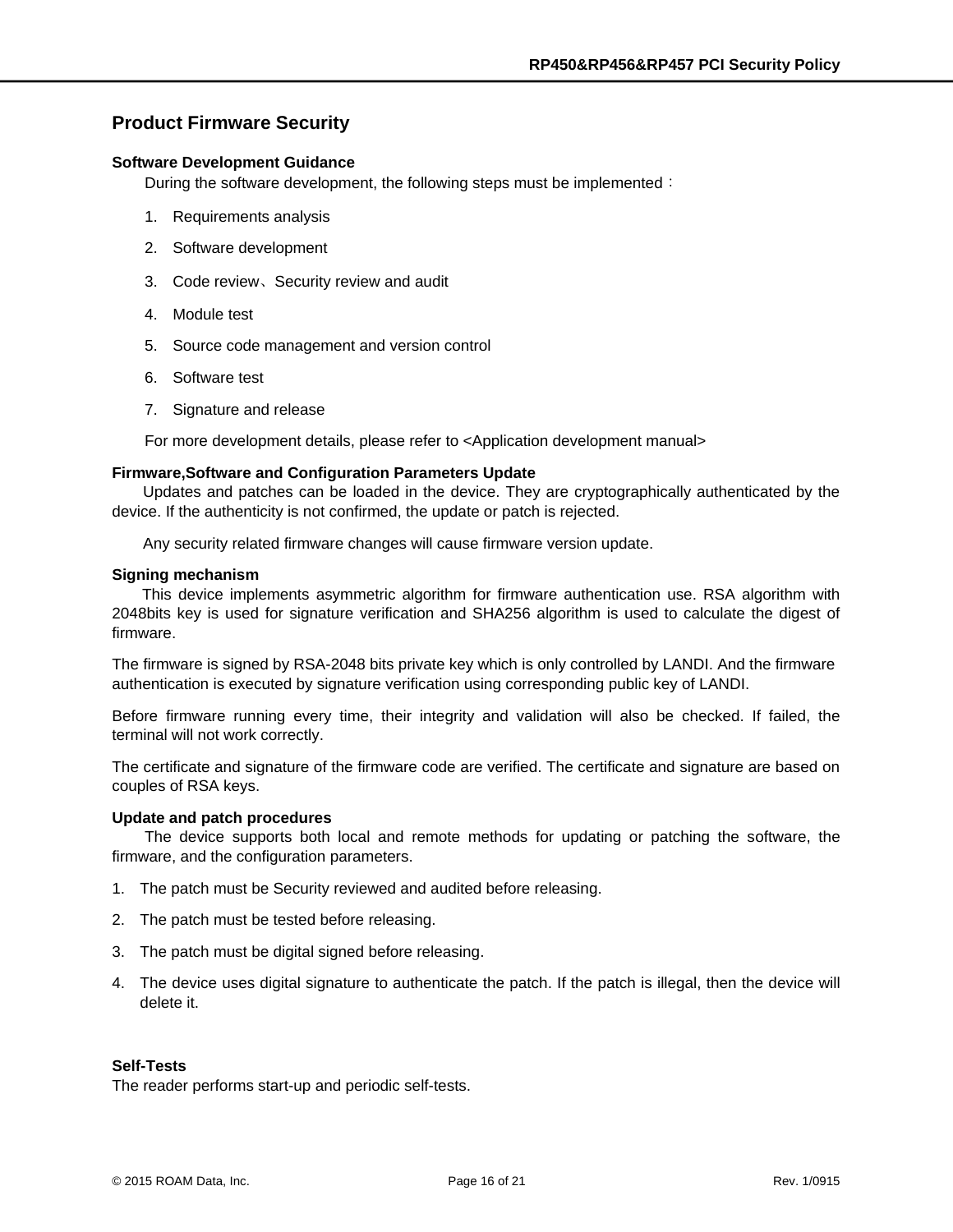- During the power on of BOOT, BOOT verifies the SHA-256 of itself. If failed to verify, the BOOT will enter infinite loop and beep.
- $\triangleright$  If any authentication failed and usb wasn't detected in Boot, it will power down after waiting 5 seconds.

If any authentication failed and usb was detected in Boot, the device will enter download mode.

- If the CTRL failed to verify all files included all certificates,all parameters files,user,ctrl,the CTRL will beep and enter infinite loop.
- $\triangleright$  If CTRL detected attack or failed to self-test all keys, the device will be erased all keys and be set tampered state. Then the device will be interval time to beep and the 4 LEDs will be continuously on and off.
- $\triangleright$  The device will perform self-test every 20 hours.

#### <span id="page-16-0"></span>**OEM module**

For that OEM modules ,because there may be potential vulnerabilities, so the data between OEM module and secure processor must be encrypted.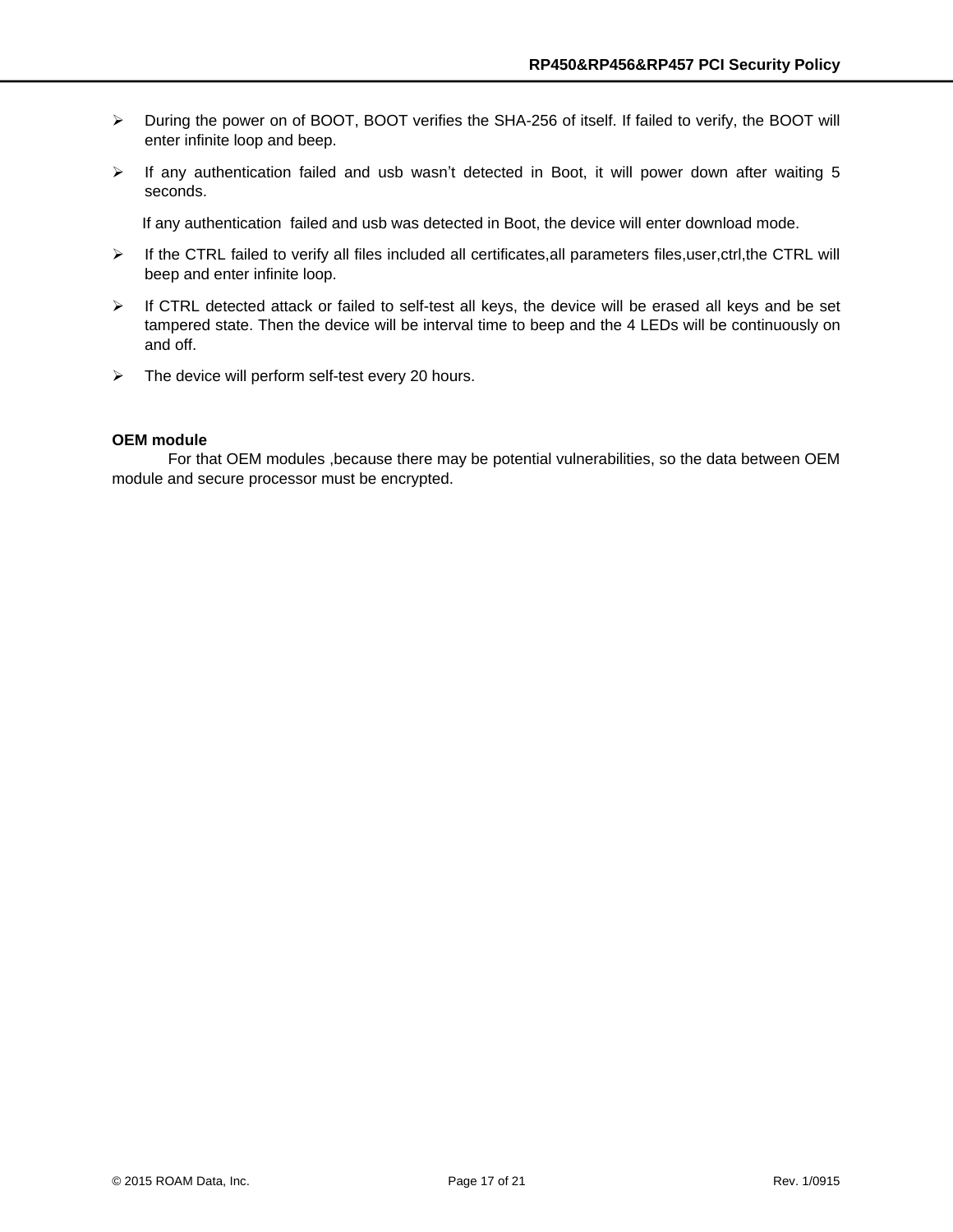# <span id="page-17-0"></span>**System Administration**

#### <span id="page-17-1"></span>**Configuration Settings**

The reader is functional when received by the merchant or acquirer. No security sensitive configuration settings are necessary to be tuned by the end user to meet security requirements.

#### <span id="page-17-2"></span>**Default Value Update**

The reader is functional when received by the merchant or acquirer and there is no security sensitive default value (e.g. admin password) that needs to be changed before operating the reader.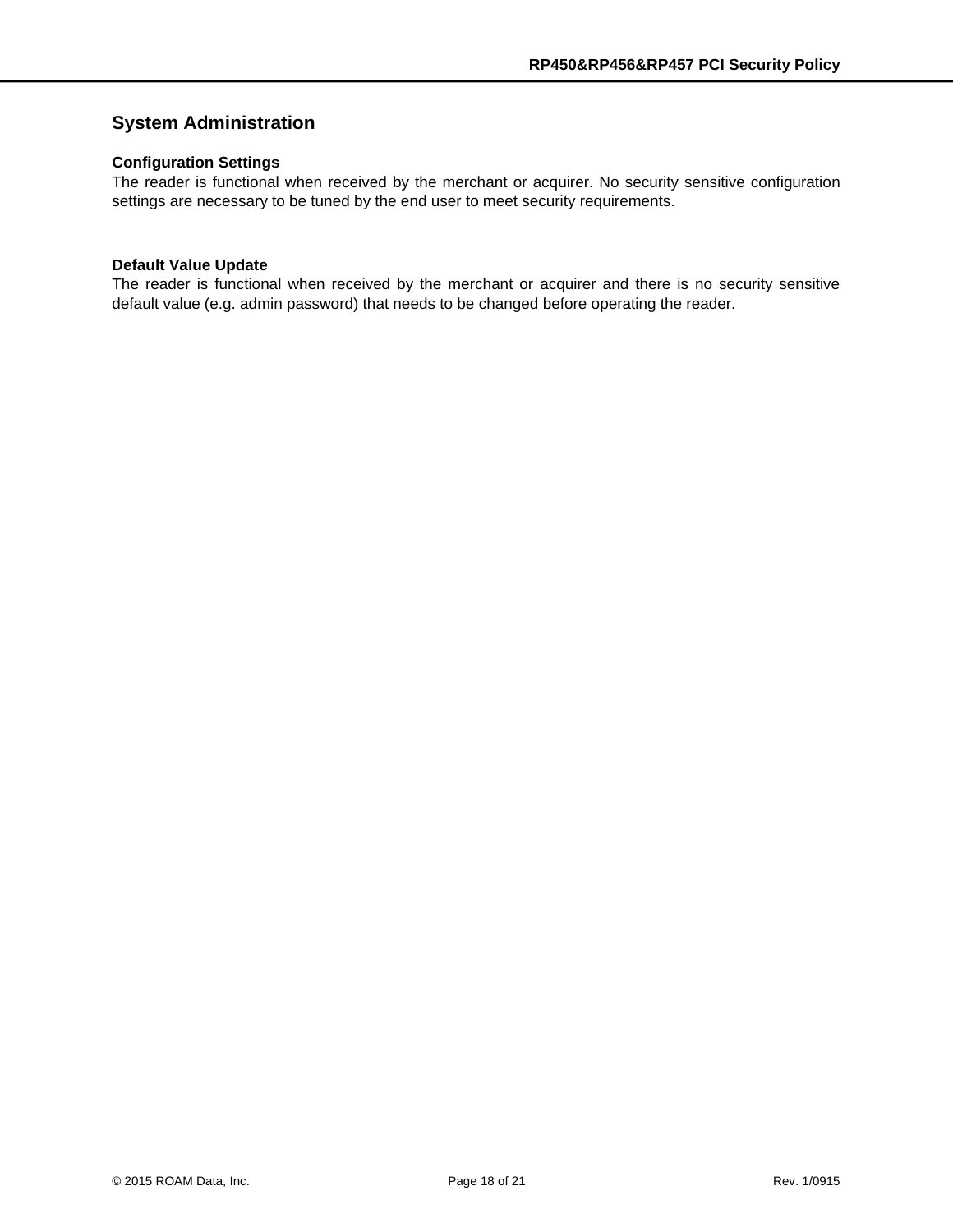## <span id="page-18-0"></span>**Key Management**

#### <span id="page-18-1"></span>**Key Management Techniques**

The reader implements key management techniques as below:

1. DUKPT: a key management technique based on a unique key for each transaction

#### <span id="page-18-2"></span>**Cryptographic Algorithms**

The reader includes the following algorithms:

1. Triple DES

#### <span id="page-18-3"></span>**Key Table**

| <b>Key Name</b>                     | <b>Usage</b>                                                                    | <b>Algorith</b><br>m | <b>Size</b><br>(Bits) | Origin of the key                                 | <b>Number</b>                | <b>Uniqueness</b> |
|-------------------------------------|---------------------------------------------------------------------------------|----------------------|-----------------------|---------------------------------------------------|------------------------------|-------------------|
| E2EE DUKPT<br>Keys (Future<br>Keys) | Account data<br>encryption                                                      | <b>TDEA</b>          | 128                   | Derived originally from<br>E2EE DUKPT initial Key | Up to $21$<br>future<br>keys | Device            |
| E <sub>2</sub> EE<br>BPK DUKPT      | Encrypt<br>E <sub>2</sub> EE<br><b>DUKPT KEY</b><br>in $TR-31$<br><b>FORMAT</b> | <b>TDEA</b>          | 128/1<br>92           | itself                                            |                              | Device            |

#### <span id="page-18-4"></span>**Key Replacement**

keys should be replaced with new keys whenever the compromise of the original key is known or suspected, and whenever the time deemed feasible to determine the key by exhaustive attack elapses, as defined in NIST SP 800-57-1.

#### <span id="page-18-5"></span>**Key Loading Policy**

The reader does not propose manual cryptographic key entry. Specific tools, compliant with key management requirements, shall be used for key loading.

The key loading process is implemented in a secure room and strictly protected under dual control techniques.

In addition to the local key injection, the device also supports remote key injection.

#### <span id="page-18-6"></span>**Installation and Operation Guidance**

#### <span id="page-18-7"></span>**Installation**

Three flexible uses – audio jack, Bluetooth companion, and desktop reader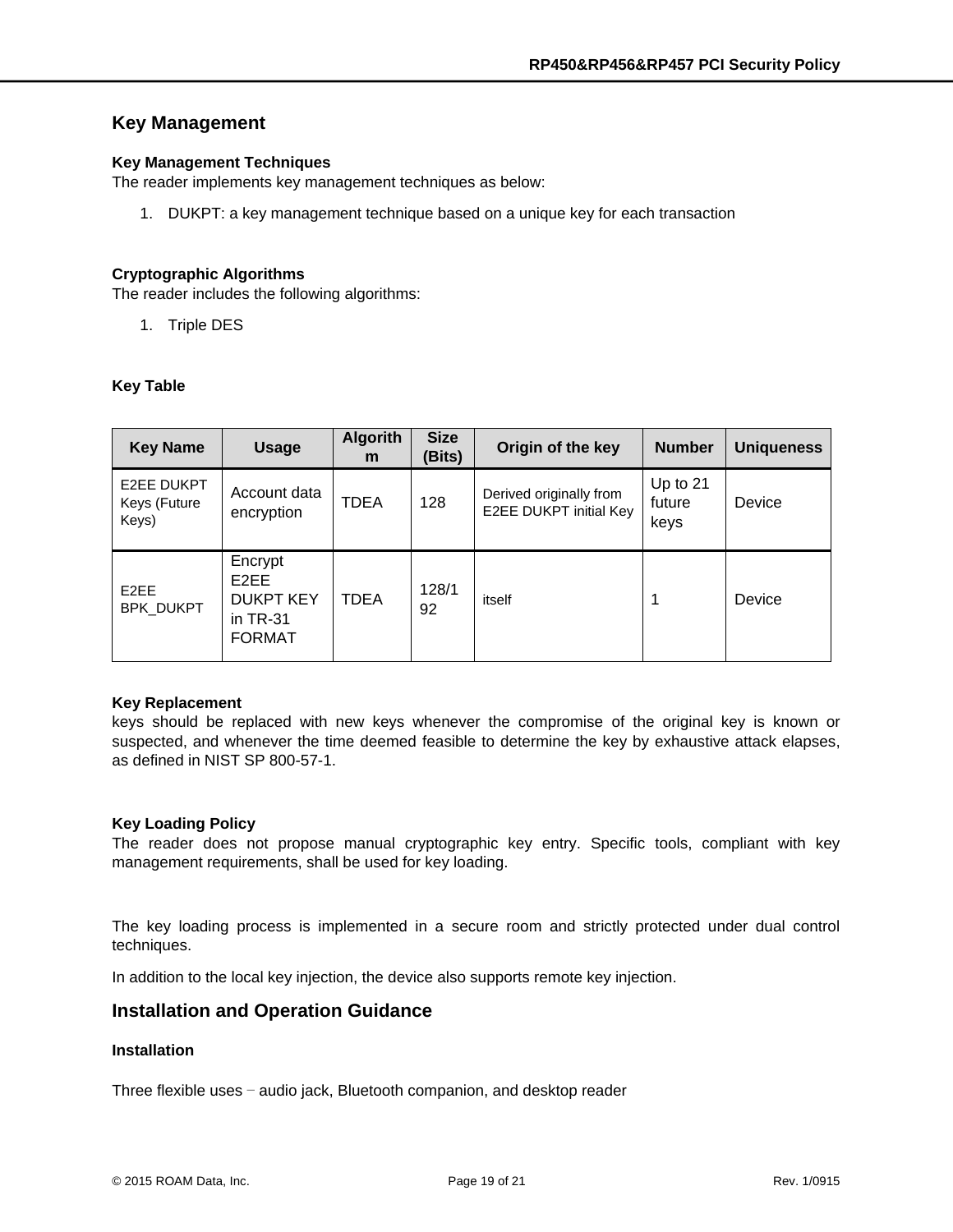Compatible with hundreds of iOS and Android smartphones and tablets.Auto-adjustable clamp to securely attach to virtually any mobile device.



#### <span id="page-19-0"></span>**Security Check**

The salesperson should check the security of device every day before starting to use. The follow item should be checked:

- (1) Observe the surface of device, whether there are scratches and repair.
- (2) Power on the device, check whether the device is under activated mode and without any tamper event.